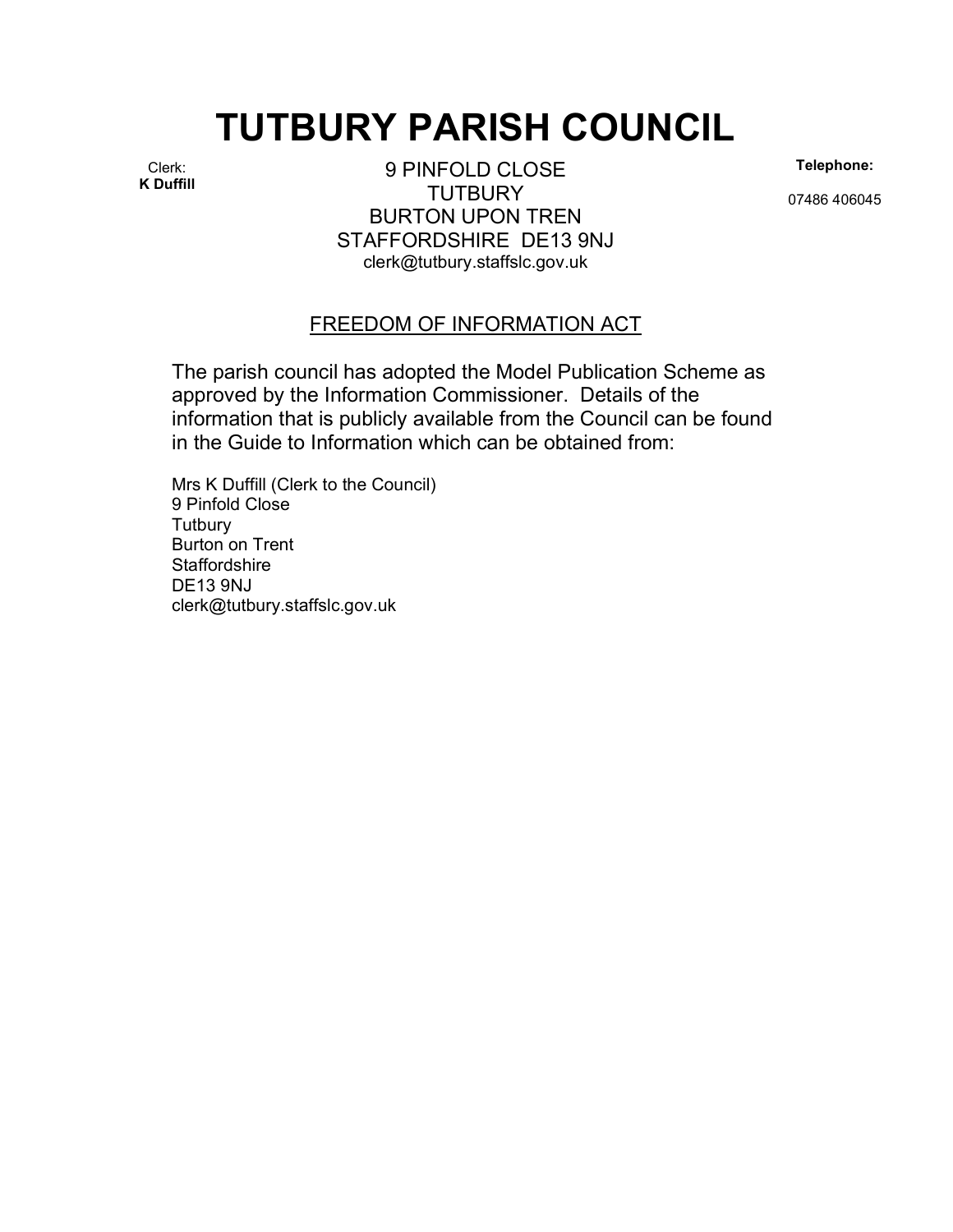## Information available from Tutbury Parish Council under the Freedom of Information Act publication scheme

| Information to be published                                                                                                                                             | How the                                                      | Cost                                      |
|-------------------------------------------------------------------------------------------------------------------------------------------------------------------------|--------------------------------------------------------------|-------------------------------------------|
|                                                                                                                                                                         | information can be                                           |                                           |
|                                                                                                                                                                         | obtained                                                     |                                           |
| Class1 - Who we are and what we do<br>(Organisational information, structures, locations and<br>contacts)<br>This will be current information only                      | (Hard copies from the<br>Clerk to the Council) Or<br>website | See<br>schedule<br>of<br>charges<br>below |
| Who's who on the Council and its Committees (-)                                                                                                                         | (hard copy or website)                                       |                                           |
| Mr Lewis Anderson (Open Space, Community, Tutbury<br>Twining and Highways)<br>119 Field Lane<br>Horninglow<br><b>Burton On Trent</b><br><b>DE13 0NJ</b><br>01283 569372 |                                                              |                                           |
| Mr F Crossley (Open Space, Community Building,<br>Emergency)<br>23 Church Street<br>Tutbury<br><b>BURTON UPON TRENT</b><br><b>DE13 9JE</b><br>Tel: 01283 - 812054       |                                                              |                                           |
| Mr W Crossley, (Finance<br>'Saffron House'<br>1 Burton Road<br>Tutbury<br><b>BURTON UPON TRENT</b><br><b>DE13 9NR</b><br>Tel: 01283 - 812620                            |                                                              |                                           |
| Mr K England Vice Chair (Planning, Church, Finance,<br>community Building, Staffing committee)<br>20 Lavender Way,<br>Tutbury,<br><b>DE13 9LN</b><br>01283 354008       |                                                              |                                           |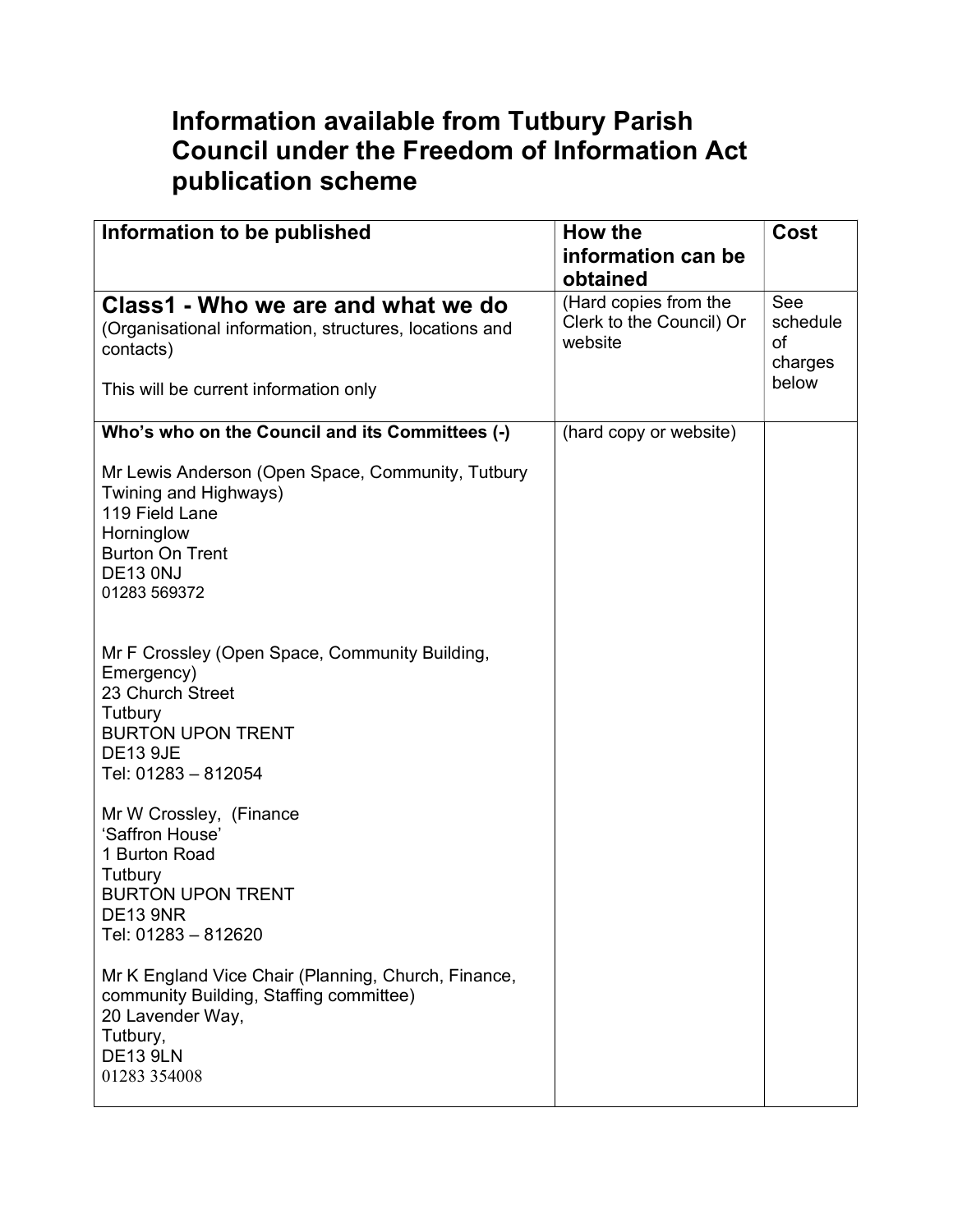| Lesley Evans (Playing Fields, Highways, Emergency<br>committee<br>54 Portway Drive<br>Tutbury<br><b>DE13 9HU</b><br>Tel: 01283 - 810648<br>01283 814070                                     |  |
|---------------------------------------------------------------------------------------------------------------------------------------------------------------------------------------------|--|
| Mr Russell Lock Chair (Playing Fields, staffing, IT,<br><b>Emergency committee</b><br>41 Bluebell Way Tutbury<br><b>DE13 9LJ</b><br>01283 813499                                            |  |
| Mr D C Morris<br>58 Wakefield Avenue<br>Tutbury<br><b>BURTON UPON TRENT</b><br><b>DE13 9JX</b><br>Tel: 01283 - 815020                                                                       |  |
| Mr T Spencer-Smith (Tutbury twinning, community,<br>engagement, Triangle working arty)<br>23 Castle Street<br>Tutbury<br><b>BURTON UPON TRENT</b><br><b>DE13 9JF</b><br>Tel: 01283 - 814524 |  |
| Mrs Chrys Smedley, (Community Building, Emergency,,<br>Church, Planning, Triangle working party<br>37 Ferrers Ave<br>Tutbury, DE13 9JP<br>01283814218                                       |  |
| Mr P Steadman (Community, Triangle working party<br>13 The Park Pale<br>Tutbury<br><b>BURTON UPON TRENT</b><br><b>DE13 9LB</b><br>Tel: 01283 - 812937                                       |  |
| Mrs M Upton<br>62, Monk Street,<br>Tutbury,                                                                                                                                                 |  |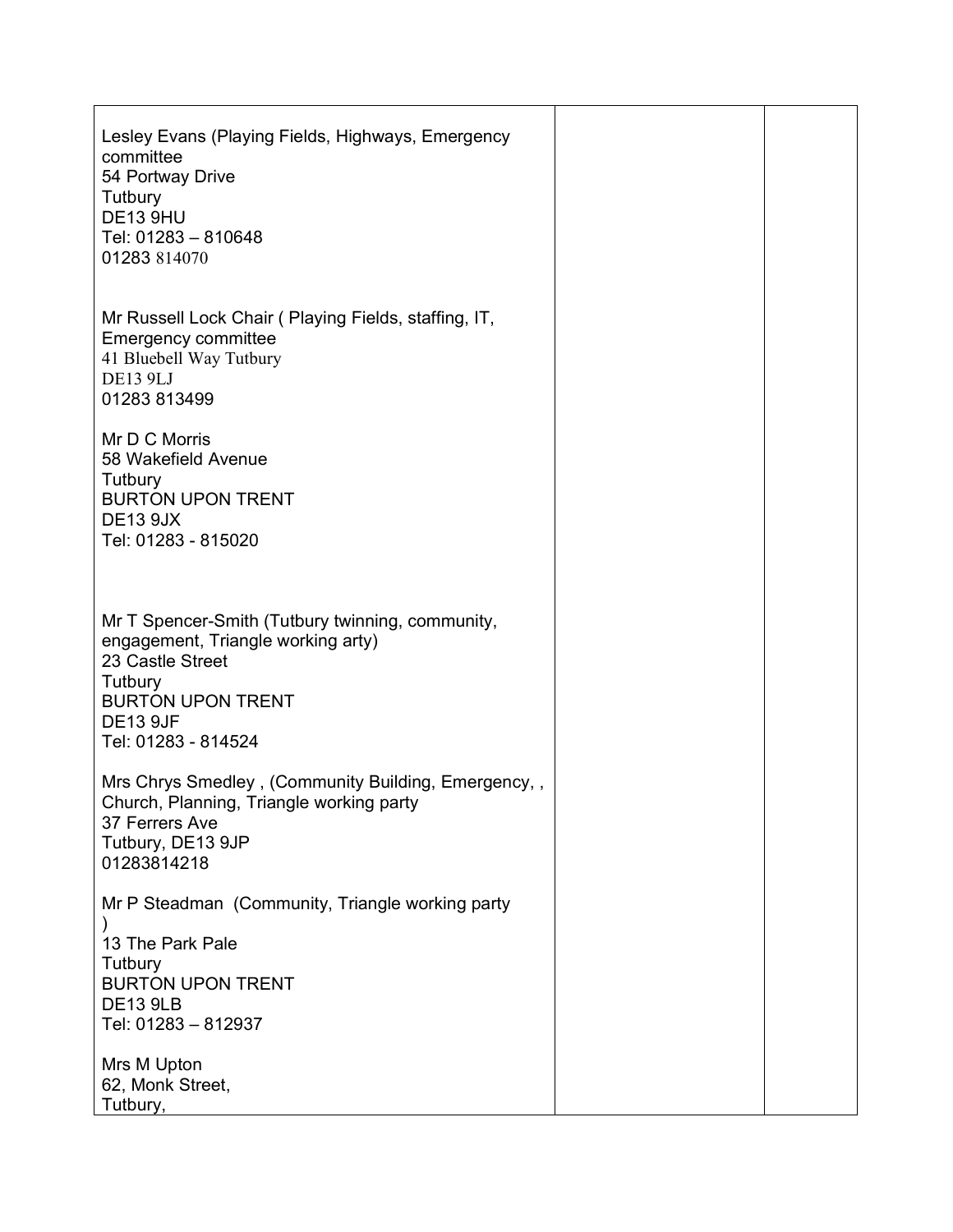| <b>DE13 9NA</b><br>01283 239339                                                             |                                                   |           |
|---------------------------------------------------------------------------------------------|---------------------------------------------------|-----------|
|                                                                                             |                                                   |           |
| <b>Contact details for Parish Clerk:</b>                                                    |                                                   |           |
| <b>Mrs Karen Duffill</b>                                                                    |                                                   |           |
| 9 Pinfold Close                                                                             |                                                   |           |
| Tutbury<br><b>BURTON UPON TRENT</b>                                                         |                                                   |           |
| <b>DE13 9NJ</b>                                                                             |                                                   |           |
| Tel: 07486 406045                                                                           |                                                   |           |
| clerk@tutbury.staffslc.gov.uk                                                               |                                                   |           |
| <b>Location of main Council office and accessibility</b>                                    |                                                   |           |
| details                                                                                     |                                                   |           |
| Clerks Address: visits by appointment                                                       |                                                   |           |
|                                                                                             |                                                   |           |
| Parish Council meetings open to the public in the Tutbury<br><b>Village Hall Small Room</b> |                                                   |           |
|                                                                                             |                                                   |           |
| Staff:                                                                                      |                                                   |           |
| Clerk and Responsible Financial Officer:                                                    |                                                   |           |
| Mrs Karen Duffill                                                                           |                                                   |           |
|                                                                                             |                                                   | See       |
| Class 2 – What we spend and how we                                                          | (Hard copies from the<br>Clerk to the Council) Or | schedule  |
| spend it                                                                                    | Website                                           | of        |
| (Financial information relating to projected and actual                                     |                                                   | charges   |
| income and expenditure, procurement, contracts and                                          |                                                   | below 10p |
| financial audit in the current and previous financial year)                                 |                                                   | per page  |
| Annual return form and report by auditor                                                    | Hard copy or website                              |           |
| <b>Finalised budget</b>                                                                     | Hard copy or website                              |           |
| Precept                                                                                     | Hard copy or website                              |           |
| <b>Financial Standing Orders and Regulations</b>                                            | Hard copy or website                              |           |
| Grants given and received                                                                   | Hard copy or website                              |           |
| List of current contracts awarded and value of contract                                     | Hard copy                                         |           |
| Members' allowances and expenses                                                            | Hard copy or website                              |           |
|                                                                                             |                                                   |           |
|                                                                                             |                                                   | See       |
| Class 3 – What our priorities are and                                                       | (Hard copies from the<br>Clerk to the Council) or | schedule  |
| how we are doing                                                                            | website                                           | оf        |
| (audits, inspections and reviews)                                                           |                                                   | charges   |
|                                                                                             |                                                   | below     |
|                                                                                             |                                                   |           |
| Annual Report to Parish or Community Meeting (current                                       | Hard copy or website                              |           |
| and previous year)                                                                          |                                                   |           |
| Internal audit reviews                                                                      | Hard copy or website                              |           |
|                                                                                             |                                                   |           |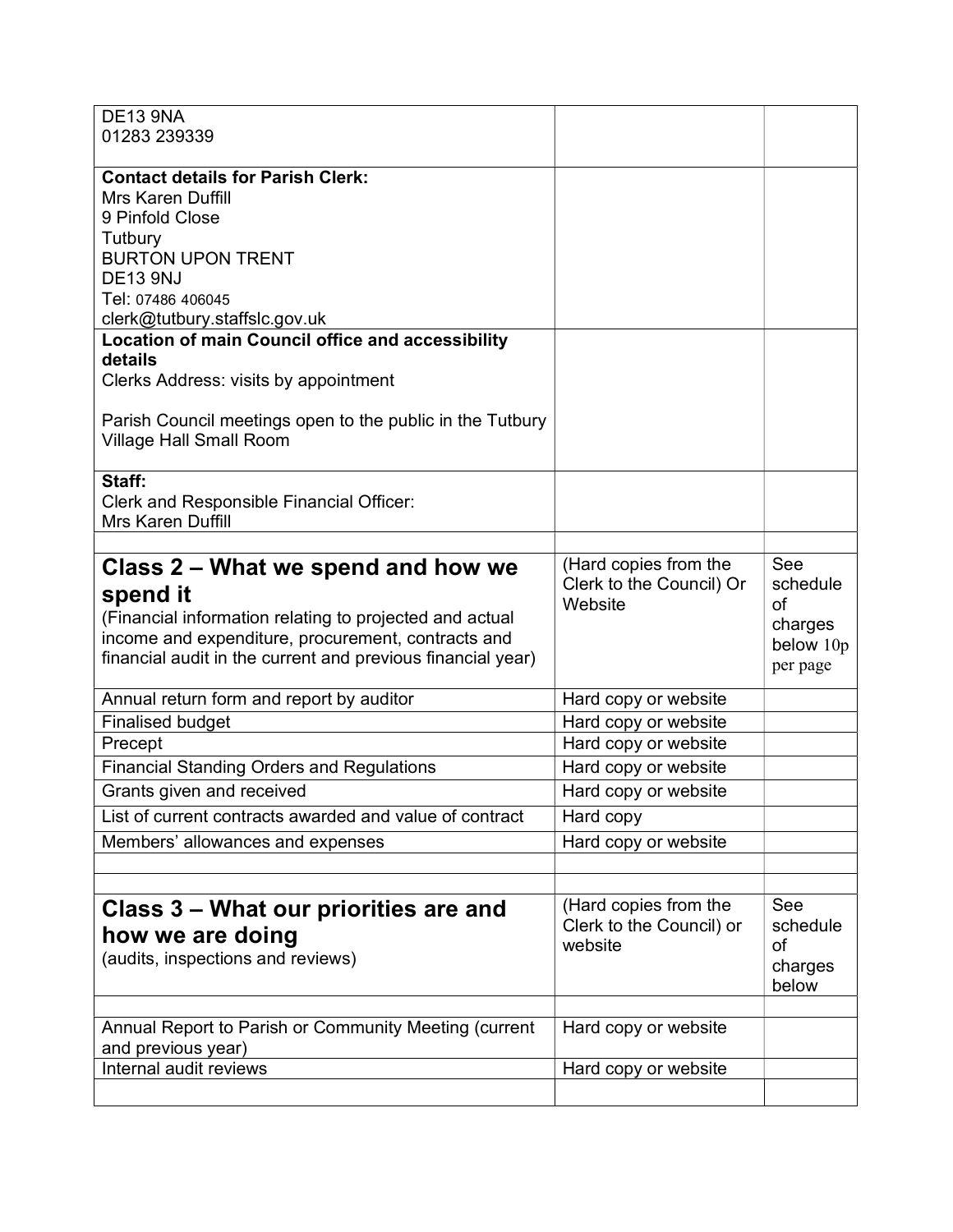| Class 4 – How we make decisions<br>(Decision making processes and records of decisions -<br>current and previous council year)                                                                                                                                                                                                              | (Hard copies from the<br>Clerk to the Council)               | See<br>schedule<br>οf<br>charges<br>below |
|---------------------------------------------------------------------------------------------------------------------------------------------------------------------------------------------------------------------------------------------------------------------------------------------------------------------------------------------|--------------------------------------------------------------|-------------------------------------------|
| <b>Timetable of meetings:</b><br>Ordinary Council, Meetings 3rd Monday of each Month<br>Committee/sub-committee as and when required<br>Annual Parish Meeting May each year                                                                                                                                                                 | Hard copy or website                                         |                                           |
| Agendas of meetings (as above)                                                                                                                                                                                                                                                                                                              | Hard copy or website                                         |                                           |
| Minutes of meetings (as above) - nb this will exclude<br>information that is properly regarded as private to the meeting.                                                                                                                                                                                                                   | Hard copy or website                                         |                                           |
| Reports presented to council meetings - nb this will exclude<br>information that is properly regarded as private to the meeting.                                                                                                                                                                                                            | Hard copy or website                                         |                                           |
| Responses to consultation papers                                                                                                                                                                                                                                                                                                            | Hard copy or website                                         |                                           |
| Responses to planning applications                                                                                                                                                                                                                                                                                                          | Hard copy or website                                         |                                           |
| Bye-laws                                                                                                                                                                                                                                                                                                                                    | Hard copy or website                                         |                                           |
|                                                                                                                                                                                                                                                                                                                                             |                                                              |                                           |
| Class 5 – Our policies and procedures<br>(Current written protocols, policies and procedures for<br>delivering our services and responsibilities)<br>Current information only                                                                                                                                                               | (Hard copies from the<br>Clerk to the Council) or<br>website | See<br>schedule<br>οf<br>charges<br>below |
| Information on the policies and procedures for the<br>conduct of council business:<br>Procedural standing orders<br>Delegated authority in respect of officers<br>Code of Conduct<br>Policy statements                                                                                                                                      | Hard copies from the<br>Clerk to the Council) or<br>website  |                                           |
| Information on the policies and procedures for the<br>provision of services and about the employment of staff:<br>Equality and diversity policy<br>Policies and procedures for handling requests for<br>information<br>Complaints procedures (including those covering<br>requests for information and operating the publication<br>scheme) | Hard copies from the<br>Clerk to the Council) or<br>website  |                                           |
| Records management policies (records retention,                                                                                                                                                                                                                                                                                             | Hard copy                                                    |                                           |
| destruction and archive)                                                                                                                                                                                                                                                                                                                    |                                                              |                                           |
| Schedule of charges for the publication of information)                                                                                                                                                                                                                                                                                     | See below                                                    |                                           |